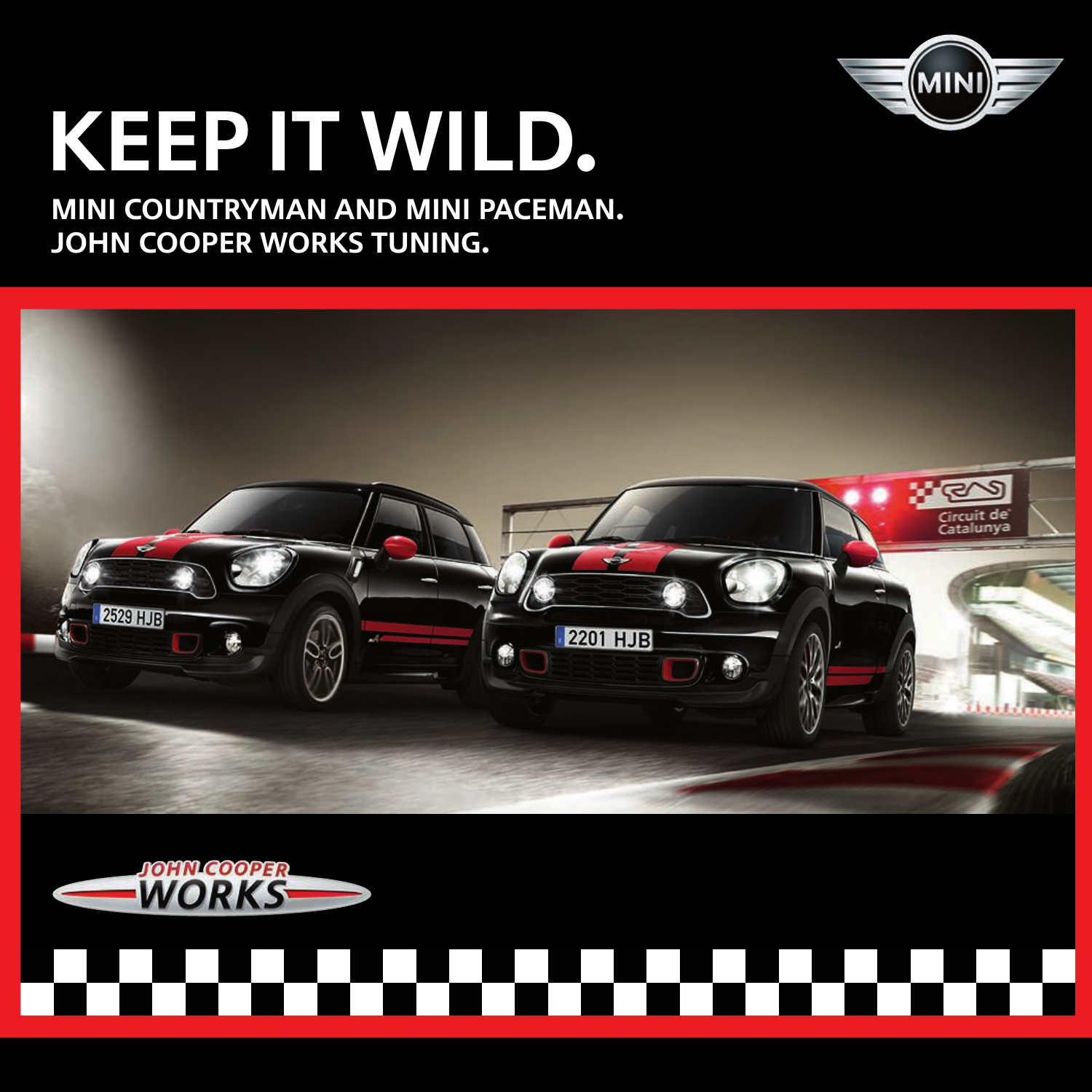FULL POWER JACKET. 



#### THE BEAUTY OF THE BEAST.

With John Cooper Works, powerful looks and striking design are not just for show – they are the outward sign of a total commitment to performance that has its roots in the world of motorsport. Take the components of the MINI Countryman aerodynamic package, for example. The front apron features aerodynamic spoiler attachments, while side skirts end in track-style air vents. At the back, there are motorsport-style attachments for the rear apron, incorporating a working diffuser, and sports exhaust tailpipe trims.

The aerodynamic package as a whole gives your MINI Countryman or MINI Paceman more performance and more personality. And this is also reflected in options like the light-alloy wheels, the dark sheen of the exterior mirror caps in Carbon and the the sports exhaust tailpipe trim in Chrome.

- **Aerodynamic package**
- **Design package in Chili Red**  (comprises brake air ducts, side stripes and mirror caps in a fiery Chili Red.)
- **Sport stripes**
- **Black Line package**
- 1 Double Spoke R129 light-alloy wheel in Burnished Black
- **Cross Spoke R light-alloy wheel in Burnished Black Sports aerial**
- 
- **LED additional headlights in Chrome/Brilliant Black**
- **Double Spoke R light-alloy wheel in Matt Black**
- **Exterior mirror caps in Carbon**
- **Chrome tailpipe trim for sports silencer**

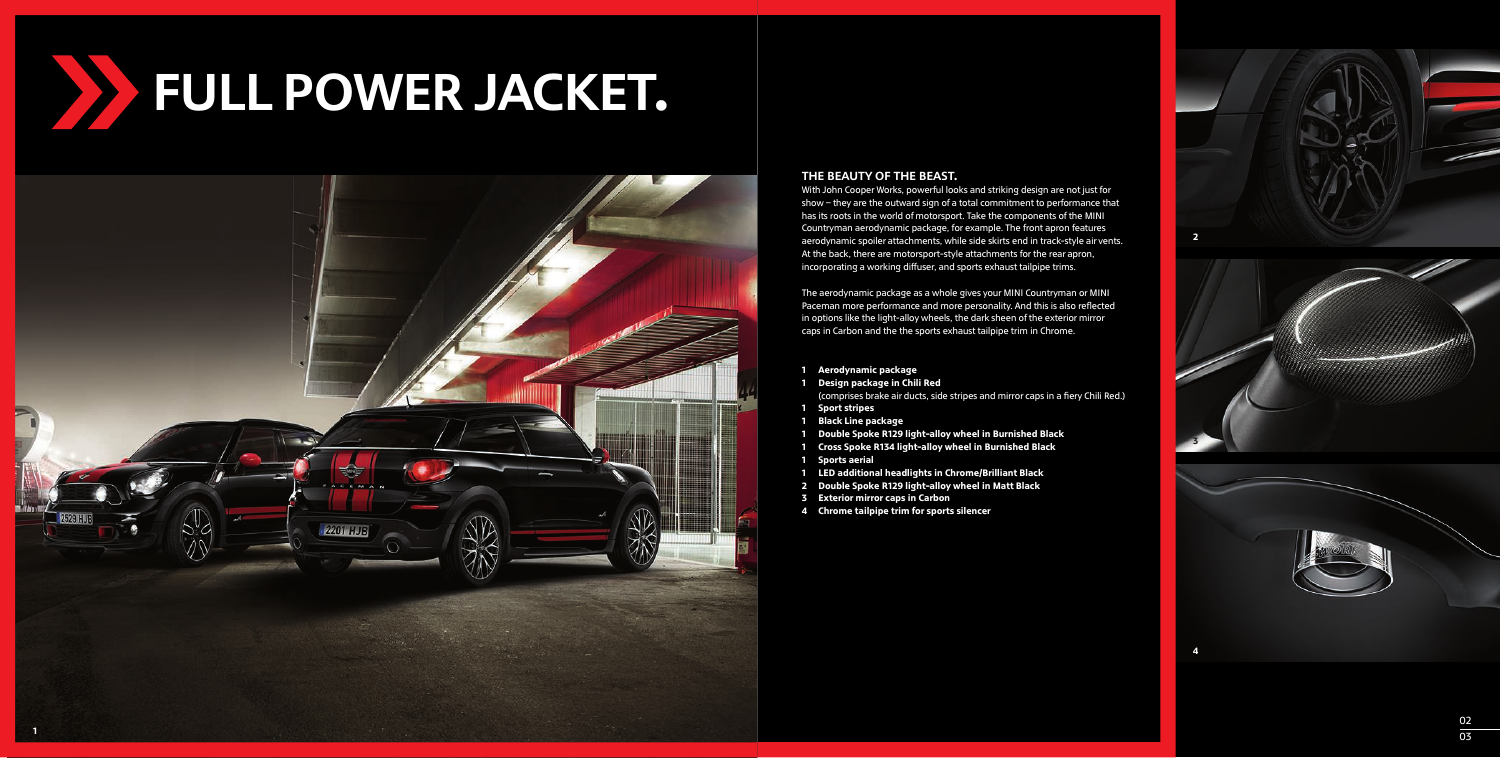FEEL THE POWER.



### GET A GRIP.

The sort of power that John Cooper Works Tuning gives the MINI Countryman and MINI Paceman requires total control: you can't lose your focus even for a second. Which is why you need John Cooper Works components to give the interior of your MINI the look and feel of a thoroughbred racing car. The sports steering wheel in Alcantara with a Carbon trim feels every bit as good as it looks, and the gear lever features the same combination of high-quality materials. Just one look at the additional instruments (radiator temperature,

relative torque and lateral acceleration gauges) will make you feel like the road has turned into a racetrack.

- **Sports steering wheel in Alcantara, with optional Carbon trim Gear lever knob in Alcantara with Carbon strip**
- 1
- **Additional instruments**

# OTHER ACCESSORIES AT A GLANCE.

 MINI Paceman **MINI Countryman** 



Cross Spoke R134 in Burnished Black, 7.5J x 19 inches





Aerodynamic package front apron Rear apron with diffuser and

#### **SEINTERIOR DESIGN.**



Gear lever knob in leather with Carbon strip



Additional instruments







Double Spoke R129 in Matt Black.

Double Spoke R129 in Burnished Black,  $7.5$ J x 19 inches





Side skirts

 $7.5$ J x 19 inches

Chrome tailpipe trim for sports silencer



Sports steering wheel<sup>1</sup> in leather, with optional Carbon trim<sup>2</sup>

Sports steering wheel<sup>1</sup> in Alcantara, with optional Carbon trim<sup>2</sup>

The models illustrated may include optional equipment and accessories not fitted as standard. Alterations to specifications, standard and optional equipment, and content may occur. Subject to error. © BMW AG, Munich, Germany. Not to be reproduced, wholly or in part, without written permission of BMW AG, Munich. Part number 5 11 999 442 20 7 2014, BB-31. Printed in Germany 06/2014.

For more information and details of further Original John Cooper Works products, visit: www.MINI.com/accessories

 $\mathbf{f}$ www.facebook.com/MINI







Gear lever knob in Alcantara with Carbon strip >> PACKAGE.



Cross Spoke R134 in Matt Black,  $2.5$ J x 19 inches

CHAMPIONSHIP sticker set

sports exhaust tailpipe trims